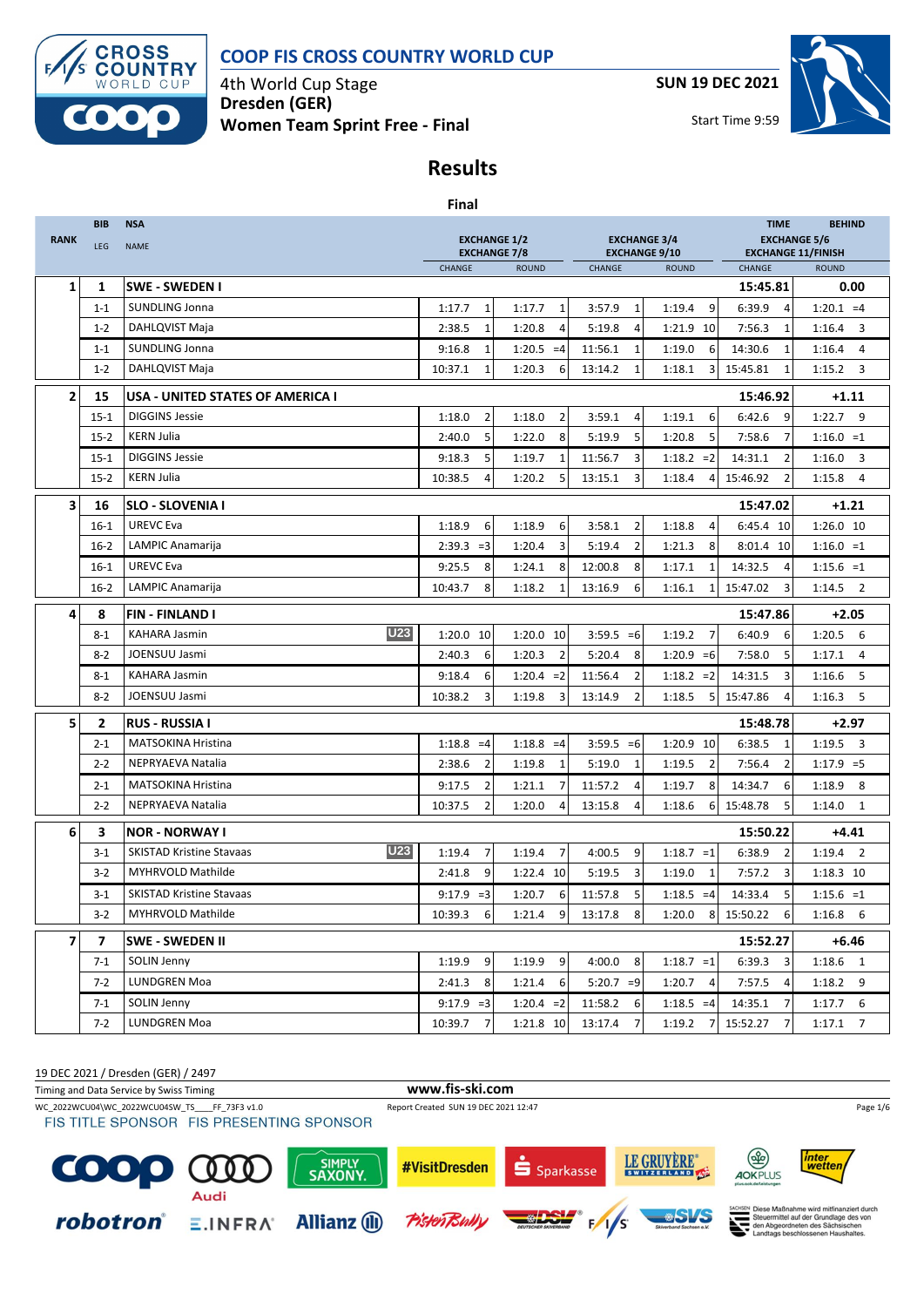

4th World Cup Stage **Dresden (GER) Women Team Sprint Free - Final** **SUN 19 DEC 2021**



Start Time 9:59

## **Results**

|                 | <b>BIB</b> | <b>NSA</b>                       |                                            |                          |                                             |                          | <b>TIME</b>                                      | <b>BEHIND</b>            |
|-----------------|------------|----------------------------------|--------------------------------------------|--------------------------|---------------------------------------------|--------------------------|--------------------------------------------------|--------------------------|
| <b>RANK</b>     | <b>LEG</b> | <b>NAME</b>                      | <b>EXCHANGE 1/2</b><br><b>EXCHANGE 7/8</b> |                          | <b>EXCHANGE 3/4</b><br><b>EXCHANGE 9/10</b> |                          | <b>EXCHANGE 5/6</b><br><b>EXCHANGE 11/FINISH</b> |                          |
|                 |            |                                  | CHANGE                                     | <b>ROUND</b>             | <b>CHANGE</b>                               | <b>ROUND</b>             | CHANGE                                           | <b>ROUND</b>             |
| 8               | 20         | <b>FRA - FRANCE</b>              |                                            |                          |                                             |                          | 15:54.83                                         | $+9.02$                  |
|                 | $20 - 1$   | <b>U23</b><br><b>DOLCI Flora</b> | 8<br>1:19.8                                | 1:19.8<br>8              | 4:01.0<br>10                                | 1:19.0<br>5              | 6:41.6<br>8                                      | $1:20.9$ 7               |
|                 | $20 - 2$   | <b>QUINTIN Lena</b>              | 2:42.0<br>10                               | 1:22.2<br>9              | 5:20.7<br>$=9$                              | 1:19.7<br>3              | 7:59.5<br>9                                      | $1:17.9 = 5$             |
|                 | $20 - 1$   | <b>DOLCI Flora</b>               | 9:20.0                                     | 1:20.5<br>$=4$           | 11:58.8                                     | 1:20.1<br>9              | 14:36.8<br>8                                     | 1:20.0<br>9              |
|                 | $20 - 2$   | <b>QUINTIN Lena</b>              | 10:38.7<br>5                               | 1:18.7<br>$\mathcal{P}$  | 13:16.8<br>5                                | 1:18.0<br>$\overline{2}$ | 15:54.83<br>8                                    | 1:18.0<br>8              |
| PF <sub>9</sub> | 18         | IGER - GERMANY II                |                                            |                          |                                             |                          | 16:11.05                                         | $+25.24$                 |
|                 | $18-1$     | <b>GIMMLER Laura</b>             | 1:18.8<br>$=4$                             | $1:18.8 = 4$             | 3:59.4<br>5                                 | 1:18.7<br>$=1$           | 6:40.4<br>5                                      | $1:20.1 = 4$             |
|                 | $18-2$     | <b>KREHL Sofie</b>               | 2:40.7                                     | 1:21.9<br>$\overline{7}$ | 5:20.3                                      | 1:20.9<br>$=6$           | 7:58.4<br>6                                      | $1:18.0$ 8               |
|                 | $18-1$     | <b>GIMMLER Laura</b>             | 9:25.9<br>$\mathbf{q}$                     | 1:27.5<br>q              | 12:06.4<br>q                                | 1:19.2<br>7              | 14:51.1<br>q                                     | 1:20.2 10                |
|                 | $18-2$     | <b>KREHL Sofie</b>               | 10:47.2<br>q                               | 1:21.3<br>8              | 13:30.9<br>q                                | 1:24.5<br>10             | 16:11.05<br>$\mathbf{q}$                         | 1:19.9 10                |
| <b>PF 10</b>    | 17         | INOR - NORWAY II                 |                                            |                          |                                             |                          | 16:11.07                                         | $+25.26$                 |
|                 | $17-1$     | <b>SMEDAAS Magni</b>             | 3<br>1:18.4                                | 3<br>1:18.4              | 3:58.6<br>3                                 | 1:19.3<br>8              | 6:41.5<br>7                                      | 1:21.4<br>8              |
|                 | $17-2$     | <b>MYHRE Julie</b>               | 2:39.3<br>$=3$                             | 1:20.9<br>5              | 5:20.1<br>6                                 | 1:21.5<br>9              | 7:59.4<br>8                                      | $1:17.9 = 5$             |
|                 | $17-1$     | <b>SMEDAAS Magni</b>             | 9:30.7<br>10                               | 1:31.3<br>10             | 12:12.2<br>10                               | 1:20.6<br>10             | 14:52.3<br>10                                    | 1:18.8<br>$\overline{7}$ |
|                 | $17-2$     | <b>MYHRE Julie</b>               | 10:51.6 10                                 | 1:20.9                   | 13:33.5 10                                  | 1:21.3<br>9              | 16:11.07 10                                      | 9<br>1:18.7              |

19 DEC 2021 / Dresden (GER) / 2497 Timing and Data Service by Swiss Timing **www.fis-ski.com** WC\_2022WCU04\WC\_2022WCU04SW\_TS\_\_\_\_FF\_73F3 v1.0 Report Created SUN 19 DEC 2021 12:47 Page 2/6 Page 2/6 Page 2/6<br>FIS TITLE SPONSOR FIS PRESENTING SPONSOR LE GRUYÈRE\* த inter<br>wettei SIMPLY<br>SAXONY #VisitDresden C Sparkasse  $\bf{0}$  $0<sub>0</sub>$ AOKPLUS Audi SEN Diese Maßnahme wird mitfinanziert durch<br>Steuermittel auf der Grundlage des von<br>den Abgeordneten des Sächsischen<br>Landtags beschlossenen Haushaltes. robotron® **Allianz** (II) **Pistent**  $E.INFRA$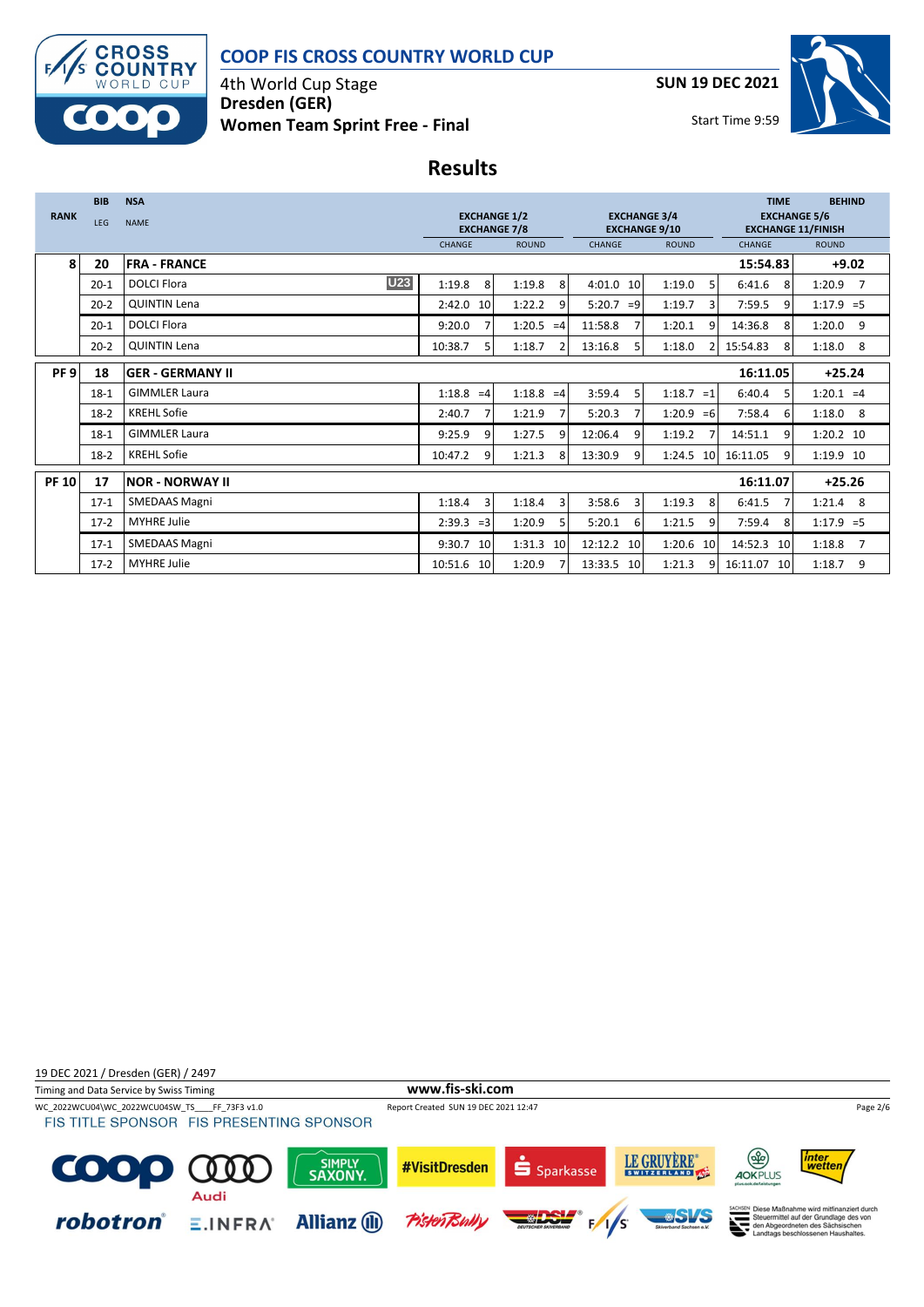

4th World Cup Stage **Dresden (GER) Women Team Sprint Free - Final** **SUN 19 DEC 2021**



Start Time 9:59

## **Results**

| <b>Semifinals</b> |  |
|-------------------|--|
|-------------------|--|

|             | <b>BIB</b> | <b>NSA</b>                              |                                            |                          |                                             |                          | <b>TIME</b>                | <b>BEHIND</b>                      |  |
|-------------|------------|-----------------------------------------|--------------------------------------------|--------------------------|---------------------------------------------|--------------------------|----------------------------|------------------------------------|--|
| <b>RANK</b> | <b>LEG</b> | <b>NAME</b>                             | <b>EXCHANGE 1/2</b><br><b>EXCHANGE 7/8</b> |                          | <b>EXCHANGE 3/4</b><br><b>EXCHANGE 9/10</b> |                          | <b>EXCHANGE 5/6</b>        | <b>EXCHANGE 11/FINISH</b>          |  |
|             |            |                                         | <b>CHANGE</b>                              | <b>ROUND</b>             | CHANGE                                      | <b>ROUND</b>             | <b>CHANGE</b>              | <b>ROUND</b>                       |  |
| 11          | 5          | <b>SUI - SWITZERLAND</b>                |                                            |                          | <b>SEMIFINAL 1 RANK:6</b>                   |                          | 16:03.27                   | $+1.73$                            |  |
|             | $5 - 1$    | <b>FISCHER Lea</b>                      | $1:25.3 = 7$                               | $1:25.3 = 7$             | $\overline{7}$<br>4:10.6                    | $1:23.6=10$              | $6:52.8 = 7$               | 1:21.8<br>$\overline{7}$           |  |
|             | $5 - 2$    | van der GRAAFF Laurien                  | 2:47.0<br>5                                | 1:21.7<br>5              | 5:31.0<br>$\overline{7}$                    | 1:20.4<br>4              | $\overline{7}$<br>8:12.0   | 6<br>1:19.2                        |  |
|             | $5 - 1$    | <b>FISCHER Lea</b>                      | $9:32.3 = 6$                               | 1:20.3<br>6              | $\overline{7}$<br>12:11.3                   | $1:19.3 = 3$             | 14:47.7<br>6               | 1:16.3<br>3                        |  |
|             | $5 - 2$    | van der GRAAFF Laurien                  | 10:52.0<br>$\overline{7}$                  | 1:19.7<br>8              | 13:31.4<br>$\overline{7}$                   | 1:20.1<br>8              | 16:03.27<br>6              | $1:15.5$ 5                         |  |
| 12          | 23         | <b>RUS - RUSSIA II</b>                  |                                            |                          | <b>SEMIFINAL 2 RANK:6</b>                   |                          | 16:05.36                   | $+13.47$                           |  |
|             | $23 - 1$   | <b>U23</b><br><b>GRUKHVINA Anna</b>     | 1:23.1 13                                  | 1:23.1 13                | 4:02.3<br>8                                 | 1:20.5<br>$\overline{2}$ | 6:41.9<br>$\overline{4}$   | 1:20.3<br>$\overline{\phantom{0}}$ |  |
|             | $23 - 2$   | <b>U23</b><br><b>FALEEVA Anastasiya</b> | 2:41.8 11                                  | 1:18.7<br>$\overline{2}$ | $5:21.6 = 6$                                | $1:19.3 = 2$             | $8:02.5 = 5$               | $1:20.6$ 8                         |  |
|             | $23 - 1$   | <b>GRUKHVINA Anna</b>                   | 5<br>9:21.0                                | $1:18.5 = 4$             | 12:01.6<br>6                                | 1:19.6<br>6              | 14:45.4<br>6               | 1:22.6<br>$\overline{7}$           |  |
|             | $23 - 2$   | FALEEVA Anastasiya                      | 10:42.0<br>7                               | 1:21.0<br>9              | 13:22.8<br>6                                | 1:21.2<br>6              | 16:05.36<br>6              | 1:19.9 7                           |  |
| 13          | 6          | <b>GER - GERMANY I</b>                  |                                            |                          | <b>SEMIFINAL 1 RANK:7</b>                   |                          | 16:03.67                   | $+2.13$                            |  |
|             | $6 - 1$    | <b>WINKLER Anne</b>                     | 1:25.2<br>6                                | 1:25.2<br>6              | 4:10.0<br>4                                 | 1:23.2<br>5              | 6:52.0<br>3                | $1:21.5$ 6                         |  |
|             | 6-2        | <b>RYDZEK Coletta</b>                   | 2:46.8<br>4                                | $1:21.6 = 3$             | 5:30.5<br>4                                 | 1:20.5<br>5              | 8:10.8<br>$\overline{4}$   | 1:18.8<br>- 5                      |  |
|             | $6 - 1$    | WINKLER Anne                            | $9:31.9 = 4$                               | 9<br>1:21.1              | 5<br>12:11.0                                | 1:19.7<br>7              | 14:49.1<br>8               | 1:18.4 10                          |  |
|             | $6 - 2$    | <b>RYDZEK Coletta</b>                   | 10:51.3<br>4                               | $1:19.4 = 2$             | 13:30.7<br>5                                | 5<br>1:19.7              | 16:03.67<br>7              | $1:14.5$ 1                         |  |
| 14          | 19         | <b>ITA - ITALY</b>                      |                                            |                          | <b>SEMIFINAL 2 RANK:7</b>                   |                          | 16:06.11                   | $+14.22$                           |  |
|             | $19-1$     | <b>LAURENT Greta</b>                    | $\overline{2}$<br>1:19.4                   | 1:19.4<br>$\overline{2}$ | 4:00.2<br>3                                 | $1:20.9 = 7$             | 6:42.2<br>5                | $1:21.1$ 6                         |  |
|             | $19-2$     | <b>U23</b><br><b>MONSORNO Nicole</b>    | 2:39.3<br>3                                | 1:19.9 11                | $5:21.1 = 4$                                | 1:20.9 12                | $\overline{7}$<br>8:02.7   | $\overline{7}$<br>1:20.5           |  |
|             | $19-1$     | <b>LAURENT Greta</b>                    | 6<br>9:21.2                                | $1:18.5 = 4$             | 7<br>12:02.3                                | 1:20.7<br>8              | 7<br>14:46.5               | 1:21.5<br>6                        |  |
|             | $19-2$     | <b>MONSORNO Nicole</b>                  | 10:41.6<br>6                               | 1:20.4<br>5              | 13:25.0<br>$\overline{7}$                   | 9<br>1:22.7              | 16:06.11<br>$\overline{7}$ | 1:19.6<br>5                        |  |
| 15          | 9          | USA - UNITED STATES OF AMERICA II       |                                            |                          | <b>SEMIFINAL 1 RANK:8</b>                   |                          | 16:04.28                   | $+2.74$                            |  |
|             | $9 - 1$    | <b>SWIRBUL Hailey</b>                   | 1:24.2<br>$\overline{2}$                   | 1:24.2<br>2              | 4:11.0<br>9                                 | $1:23.4 = 6$             | 6:52.6<br>6                | $1:20.3$ 2                         |  |
|             | $9 - 2$    | <b>HALVORSEN Hannah</b>                 | 2:47.6<br>8                                | 1:23.4 14                | 5:32.3 11                                   | 1:21.3 11                | 8:12.6<br>8                | $1:20.0$ 9                         |  |
|             | $9 - 1$    | <b>SWIRBUL Hailey</b>                   | $9:32.7 = 8$                               | $1:20.1 = 4$             | 12:11.1<br>6                                | 1:17.5<br>$\mathbf{1}$   | 14:48.3<br>7               | $1:15.7 = 1$                       |  |
|             | $9 - 2$    | <b>HALVORSEN Hannah</b>                 | 10:53.6 10                                 | 1:20.9 11                | 13:32.6<br>9                                | $1:21.5=10$              | 16:04.28<br>8              | $1:15.9$ 8                         |  |
| 16          | 26         | <b>CZE - CZECH REPUBLIC II</b>          |                                            |                          | <b>SEMIFINAL 2 RANK:8</b>                   |                          | 16:15.08                   | $+23.19$                           |  |
|             | $26-1$     | <b>U23</b><br><b>HOLIKOVA Zuzana</b>    | 1:22.8 11                                  | 1:22.8 11                | 4:03.1 10                                   | $1:21.5=10$              | 6:44.3 10                  | $1:21.9 = 9$                       |  |
|             | $26 - 2$   | <b>U23</b><br>ANTOSOVA Barbora          | 2:41.6<br>9                                | 1:18.8<br>3              | 5:22.4<br>9                                 | $1:19.3 = 2$             | 8:04.0 10                  | $1:19.7$ 5                         |  |
|             | $26-1$     | <b>HOLIKOVA Zuzana</b>                  | $9:23.5 = 8$                               | 1:19.5<br>$\overline{7}$ | 8<br>12:05.1                                | 5<br>1:19.5              | 14:51.4<br>8               | 1:22.9<br>- 8                      |  |
|             | $26 - 2$   | ANTOSOVA Barbora                        | 10:45.6<br>9                               | 1:22.1 11                | 13:28.5<br>8                                | 1:23.4 11                | 16:15.08<br>8              | 1:23.6 10                          |  |
| 17          | 4          | <b>CZE - CZECH REPUBLIC I</b>           |                                            |                          | <b>SEMIFINAL 1 RANK:9</b>                   |                          | 16:05.30                   | $+3.76$                            |  |
|             | 4-1        | <b>HYNCICOVA Petra</b>                  | $1:25.7 = 9$                               | $1:25.7 = 9$             | 4:11.6 12                                   | $1:23.4 = 6$             | 6:53.8 12                  | $1:22.3 = 9$                       |  |
|             | 4-2        | JANATOVA Katerina                       | 2:48.2 11                                  | $1:22.5 = 11$            | 5:31.5<br>- 9                               | $1:19.9 = 2$             | 8:13.1<br>- 9              | $1:19.3$ 7                         |  |
|             | 4-1        | <b>HYNCICOVA Petra</b>                  | 9:32.9 10                                  | $1:19.8$ 2               | 12:12.0 10                                  | 1:19.6<br>6              | 14:50.1 10                 | $1:18.3$ 9                         |  |
|             | 4-2        | JANATOVA Katerina                       | 10:52.4<br>8                               | $1:19.5 = 5$             | 13:31.8<br>8                                | $1:19.8 = 6$             | 16:05.30<br>9              | $1:15.2$ 2                         |  |

19 DEC 2021 / Dresden (GER) / 2497

Timing and Data Service by Swiss Timing **www.fis-ski.com** WC\_2022WCU04\WC\_2022WCU04SW\_TS\_\_\_\_FF\_73F3 v1.0 Report Created SUN 19 DEC 2021 12:47 Page 3/6 Page 3/6 Page 3/6<br>FIS TITLE SPONSOR FIS PRESENTING SPONSOR LE GRUYÈRE\* (ক্স inter<br>wetter SIMPLY<br>SAXONY #VisitDresden C  $\mathbf 0$ S Sparkasse 0 n AOKPLUS



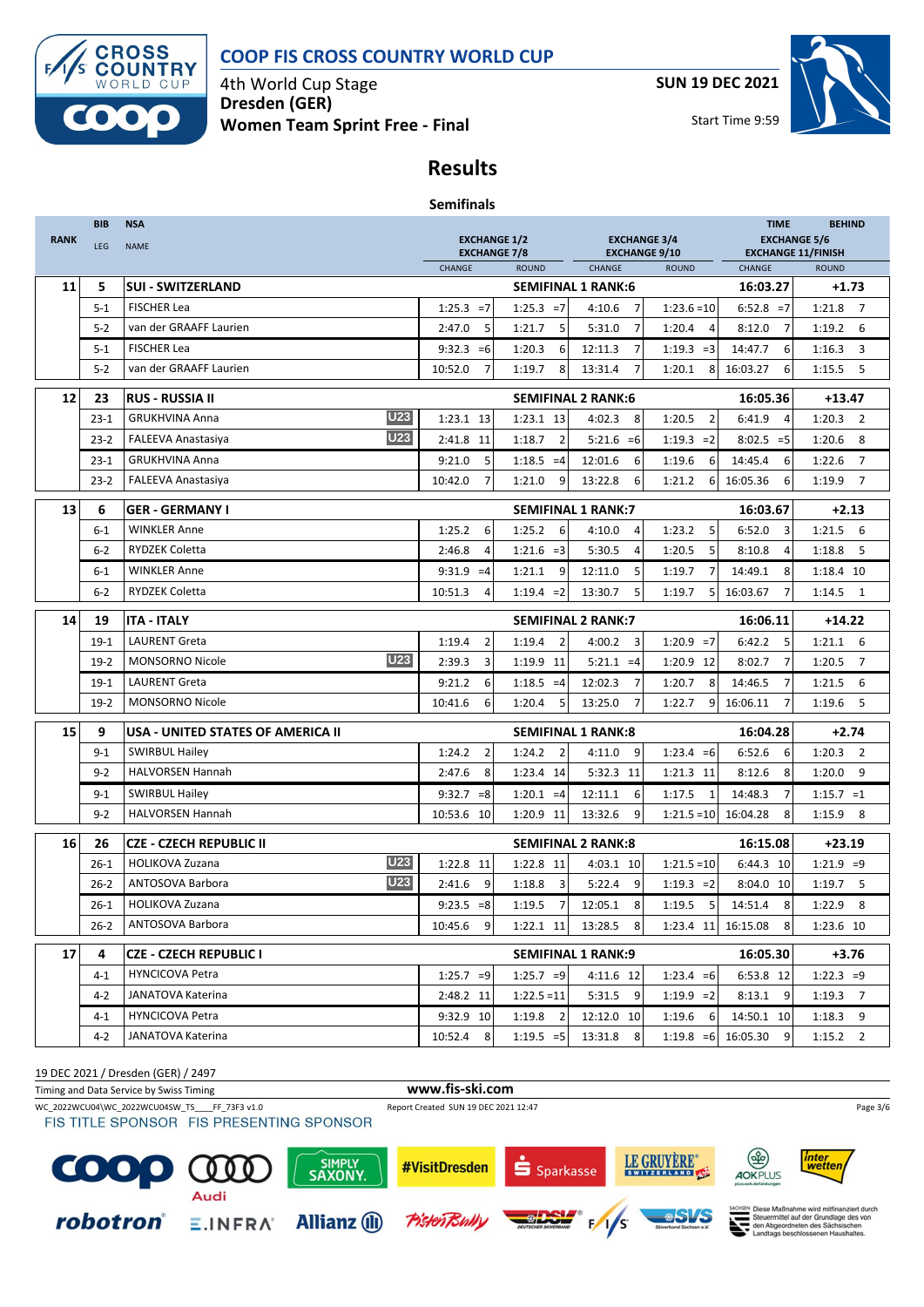

4th World Cup Stage **Dresden (GER) Women Team Sprint Free - Final** **SUN 19 DEC 2021**



Start Time 9:59

## **Results**

| <b>RANK</b> | <b>BIB</b><br>LEG | <b>NSA</b><br><b>NAME</b>                                | <b>EXCHANGE 1/2</b><br><b>EXCHANGE 7/8</b> |                            | <b>EXCHANGE 3/4</b><br><b>EXCHANGE 9/10</b> |                          | <b>TIME</b><br><b>EXCHANGE 5/6</b><br><b>EXCHANGE 11/FINISH</b> | <b>BEHIND</b> |
|-------------|-------------------|----------------------------------------------------------|--------------------------------------------|----------------------------|---------------------------------------------|--------------------------|-----------------------------------------------------------------|---------------|
|             |                   |                                                          | CHANGE                                     | <b>ROUND</b>               | CHANGE                                      | <b>ROUND</b>             | CHANGE                                                          | <b>ROUND</b>  |
| 18          | 24                | <b>POL - POLAND I</b>                                    |                                            |                            | <b>SEMIFINAL 2 RANK:9</b>                   |                          | 16:23.98                                                        | $+32.09$      |
|             | $24-1$            | <b>U23</b><br><b>KALETA Weronika</b>                     | 1:21.2<br>6                                | 6<br>1:21.2                | 4:01.6<br>6                                 | 9<br>1:21.1              | 6:43.3<br>$\overline{7}$                                        | $1:21.7$ 8    |
|             | $24-2$            | <b>U23</b><br><b>SKINDER Monika</b>                      | 2:40.5<br>6                                | $\overline{7}$<br>1:19.3   | $5:21.6 = 6$                                | $1:20.0 = 5$             | 8:03.2<br>9                                                     | 1:19.9<br>6   |
|             | $24-1$            | <b>KALETA Weronika</b>                                   | 9:25.3<br>10                               | 1:22.1 12                  | 12:11.7 10                                  | 1:25.7 14                | 15:02.3<br>9                                                    | 1:28.1 13     |
|             | $24-2$            | <b>SKINDER Monika</b>                                    | 10:46.0 10                                 | $1:20.7 = 7$               | 13:34.2 10                                  | 1:22.5<br>8              | 16:23.98<br>9                                                   | $1:21.6$ 8    |
| 19          | 12                | <b>EST - ESTONIA I</b>                                   |                                            | <b>SEMIFINAL 1 RANK:10</b> |                                             |                          | 16:07.79                                                        | $+6.25$       |
|             | $12 - 1$          | <b>PULLES Mariel Merlii</b>                              | $1:25.7 = 9$                               | $1:25.7 = 9$               | 4:11.1 10                                   | $1:23.4 = 6$             | $6:53.3 = 10$                                                   | $1:21.4$ 5    |
|             | $12 - 2$          | <b>U23</b><br>KAASIKU Kaidy                              | 2:47.7<br>$=9$                             | $1:22.0 = 7$               | 5:31.9 10                                   | 8<br>1:20.8              | 8:13.7 10                                                       | 1:20.4 10     |
|             | $12 - 1$          | <b>PULLES Mariel Merlii</b>                              | 9:32.7<br>$= 8$                            | 1:19.0<br>1                | 12:11.5<br>8                                | 1:18.6<br>$\overline{2}$ | 14:49.6<br>9                                                    | $1:16.7 = 7$  |
|             | $12-2$            | KAASIKU Kaidy                                            | 9<br>10:52.9                               | 1:20.2 10                  | 13:32.9 10                                  | 9<br>1:21.4              | 16:07.79 10                                                     | 1:18.1 10     |
| 20          | 25                | <b>FIN-FINLAND II</b>                                    |                                            | <b>SEMIFINAL 2 RANK:10</b> |                                             |                          | 16:28.62                                                        | +36.73        |
|             | $25 - 1$          | <b>U23</b><br><b>BOOK Josefiina</b>                      | $\overline{7}$<br>1:21.9                   | $\overline{7}$<br>1:21.9   | 4:03.9 11                                   | 1:23.0 14                | 6:44.0<br>9                                                     | $1:21.9 = 9$  |
|             | $25 - 2$          | ALAKOSKI Anni                                            | 2:40.9<br>$\overline{7}$                   | 1:19.0<br>$\overline{4}$   | 5:22.1<br>8                                 | $\mathbf{1}$<br>1:18.2   | 8:03.0<br>8                                                     | $1:19.0 = 2$  |
|             | $25 - 1$          | <b>BOOK Josefiina</b>                                    | 9:23.5<br>$= 8$                            | 1:20.5<br>9                | 12:07.2<br>9                                | 1:23.4 10                | 15:03.7 10                                                      | 1:34.5 14     |
|             | $25 - 2$          | <b>ALAKOSKI Anni</b>                                     | 10:43.8<br>8                               | 1:20.3<br>$\overline{4}$   | 13:29.2<br>9                                | 1:22.0<br>7              | 16:28.62 10                                                     | 1:24.9 12     |
| 21          | 10                | <b>BLR - BELARUS</b>                                     |                                            | <b>SEMIFINAL 1 RANK:11</b> |                                             |                          | 16:25.79                                                        | $+24.25$      |
|             | $10-1$            | KIRILLOVA Anastasia                                      | $1:25.3 = 7$                               | $1:25.3 = 7$               | 3<br>4:09.7                                 | $\overline{2}$<br>1:22.0 | $6:53.3 = 10$                                                   | 1:22.7 13     |
|             | $10-2$            | <b>KARALIOVA Hanna</b>                                   | $2:47.7 = 9$                               | 1:22.4 10                  | 5:30.6<br>5                                 | 9<br>1:20.9              | 8:15.2 11                                                       | 1:21.9 11     |
|             | $10-1$            | KIRILLOVA Anastasia                                      | 9:35.3<br>-11                              | $1:20.1 = 4$               | 12:17.0 11                                  | 1:21.6 11                | 15:02.7 11                                                      | 1:24.2 11     |
|             | $10-2$            | KARALIOVA Hanna                                          | 10:55.4 11                                 | 1:20.1<br>9                | 13:38.5 11                                  | $1:21.5=10$              | 16:25.79 11                                                     | 1:23.0 11     |
| 22          | 28                | <b>SLO - SLOVENIA II</b>                                 |                                            | <b>SEMIFINAL 2 RANK:11</b> |                                             |                          | 16:28.70                                                        | +36.81        |
|             | $28 - 1$          | <b>U23</b><br><b>MALI Klara</b>                          | 8<br>1:22.3                                | 8<br>1:22.3                | 4:04.4 12                                   | 1:22.7 13                | 6:46.8 12                                                       | 1:23.0 14     |
|             | $28-2$            | <b>U23</b><br>MANDELJC Anja                              | 2:41.7 10                                  | 1:19.4<br>8                | 5:23.8 12                                   | 1:19.4<br>4              | 8:05.8 11                                                       | $1:19.0 = 2$  |
|             | $28-1$            | <b>MALI Klara</b>                                        | 9:30.4<br>-12                              | 1:24.6 13                  | 12:17.6 12                                  | 1:25.5 13                | 15:06.5 12                                                      | 1:25.8 11     |
|             | $28-2$            | MANDELJC Anja                                            | 10:52.1 12                                 | 1:21.7 10                  | 13:40.7 11                                  | 1:23.1 10                | 16:28.70 11                                                     | $1:22.2$ 9    |
| 23          | 27                | <b>EST - ESTONIA II</b>                                  |                                            | <b>SEMIFINAL 2 RANK:12</b> |                                             |                          | 16:32.41                                                        | +40.52        |
|             | $27-1$            | <b>U23</b><br>KAASIKU Keidy                              | 1:22.7 10                                  | 1:22.7 10                  | 4:02.6<br>9                                 | 1:20.4<br>$\mathbf{1}$   | 6:45.0 11                                                       | $1:21.4$ 7    |
|             | $27-2$            | <b>U23</b><br><b>KAASIK Hanna-Brita</b>                  | 2:42.2 12                                  | $1:19.5 = 9$               | 5:23.6 11                                   | 1:21.0 13                | 8:06.1 12                                                       | 1:21.1 12     |
|             | $27-1$            | KAASIKU Keidy                                            | 9:27.8 11                                  | 1:21.7 11                  | 12:15.3 11                                  | 1:23.5 11                | 15:05.7 11                                                      | 1:24.2 10     |
|             | $27-2$            | KAASIK Hanna-Brita                                       | 10:51.8 11                                 | 1:24.0 12                  | 13:41.5 12                                  |                          | 1:26.2 13 16:32.41 12                                           | 1:26.7 13     |
|             |                   |                                                          |                                            |                            |                                             |                          |                                                                 |               |
| 24          | 13                | <b>CRO - CROATIA</b>                                     |                                            | <b>SEMIFINAL 1 RANK:12</b> |                                             |                          | 16:52.89                                                        | $+51.35$      |
|             | $13-1$            | <b>MALEC Vedrana</b><br><b>U23</b><br><b>HADZIC Tena</b> | 1:27.0 14                                  | 1:27.0 14                  | 4:11.3 11                                   | $1:22.7$ 3               | $6:52.8 = 7$                                                    | $1:19.2$ 1    |
|             | $13-2$            |                                                          | 2:48.6 13                                  | $1:21.6 = 3$               | 5:33.6 12                                   | 1:22.3 12                | 8:17.2 12                                                       | 1:24.4 13     |
|             | $13-1$            | <b>MALEC Vedrana</b>                                     | 9:40.4 12                                  | 1:23.2 12                  | 12:31.5 12                                  | 1:26.1 12                | 15:25.1 12                                                      | 1:26.7 13     |
|             | $13-2$            | <b>HADZIC Tena</b>                                       | 11:05.4 12                                 | 1:25.0 13                  | 13:58.4 12                                  | 1:26.9 12                | 16:52.89 12                                                     | 1:27.7 14     |

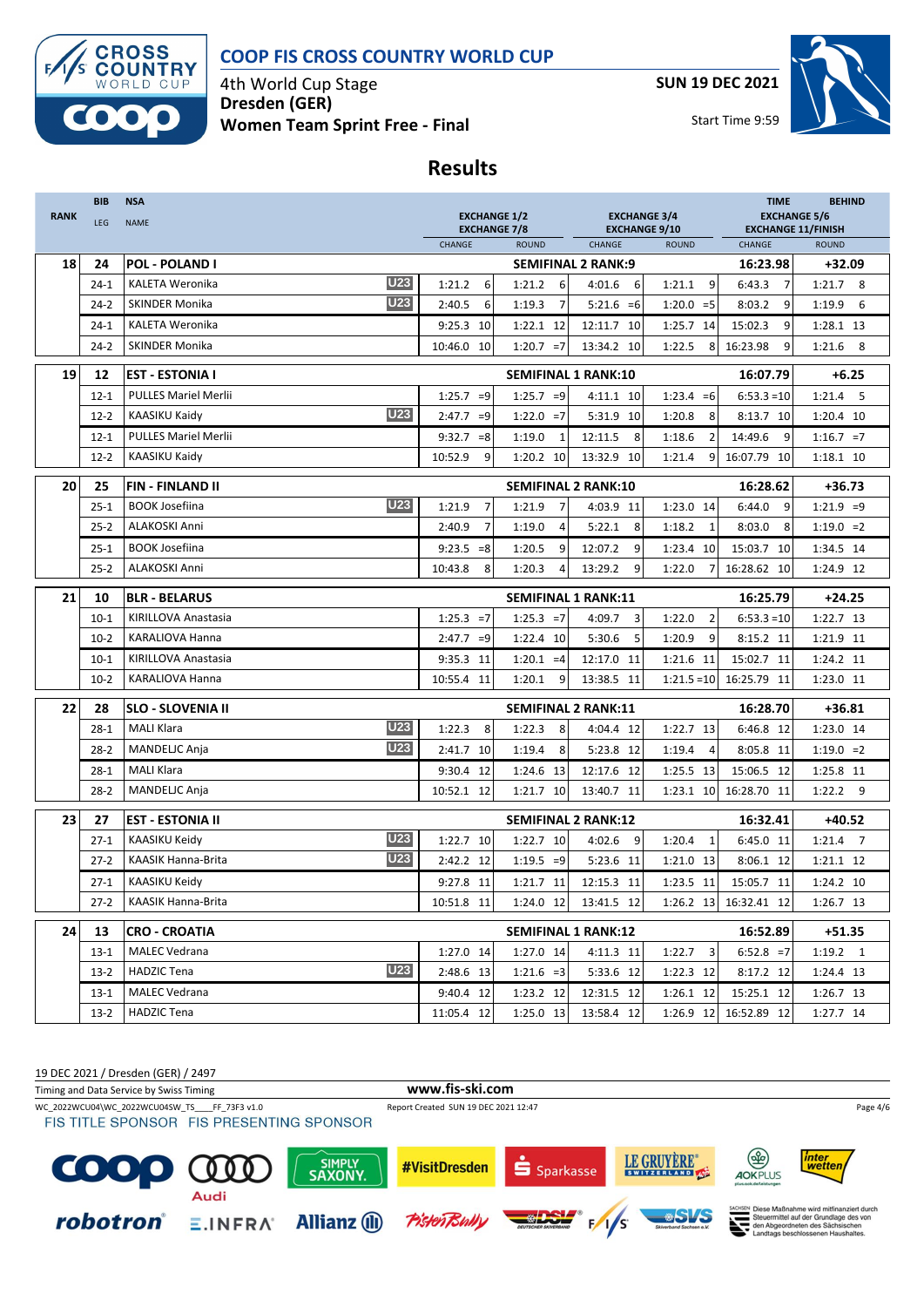

4th World Cup Stage **Dresden (GER) Women Team Sprint Free - Final** **SUN 19 DEC 2021**



**Results**

|             | <b>BIB</b> | <b>NSA</b>                           |                                            |               |                                             |                          | <b>TIME</b>                                      | <b>BEHIND</b> |
|-------------|------------|--------------------------------------|--------------------------------------------|---------------|---------------------------------------------|--------------------------|--------------------------------------------------|---------------|
| <b>RANK</b> | LEG        | <b>NAME</b>                          | <b>EXCHANGE 1/2</b><br><b>EXCHANGE 7/8</b> |               | <b>EXCHANGE 3/4</b><br><b>EXCHANGE 9/10</b> |                          | <b>EXCHANGE 5/6</b><br><b>EXCHANGE 11/FINISH</b> |               |
|             |            |                                      | CHANGE                                     | <b>ROUND</b>  | <b>CHANGE</b>                               | <b>ROUND</b>             | CHANGE                                           | <b>ROUND</b>  |
| 25          | 21         | <b>KAZ - KAZAKHSTAN</b>              |                                            |               | <b>SEMIFINAL 2 RANK:13</b>                  |                          | 16:35.54                                         | $+43.65$      |
|             | $21 - 1$   | SHALYGINA Kseniya                    | 1:23.9 14                                  | 1:23.9 14     | 4:05.6 14                                   | $1:21.5=10$              | 6:50.9 14                                        | $1:22.4 = 11$ |
|             | $21-2$     | SHURYGA Angelina                     | 2:44.1<br>14                               | 1:20.2 14     | 5:28.5 14                                   | 1:22.9 14                | 8:14.8 14                                        | 1:23.9 14     |
|             | $21 - 1$   | SHALYGINA Kseniya                    | 9:36.1 14                                  | 1:21.3 10     | 12:22.2 13                                  | 1:22.0<br>9              | 15:11.0 13                                       | $1:23.4$ 9    |
|             | $21-2$     | SHURYGA Angelina                     | 11:00.2 13                                 | 1:24.1 13     | 13:47.6 13                                  | 1:25.4 12                | 16:35.54 13                                      | 1:24.5 11     |
| 26          | 11         | UKR - UKRAINE I                      |                                            |               | <b>SEMIFINAL 1 RANK:13</b>                  |                          | 17:03.15                                         | $+1:01.61$    |
|             | $11 - 1$   | <b>KROL Yulija</b>                   | 1:26.3 11                                  | $1:26.3$ 11   | $4:11.8=13$                                 | 1:23.0<br>4              | 6:59.8 14                                        | 1:22.6 12     |
|             | $11-2$     | OLEKH Viktoriya                      | 2:48.8 14                                  | $1:22.5 = 11$ | 5:37.2 14                                   | 1:25.4 14                | 8:24.9 14                                        | 1:25.1 14     |
|             | $11 - 1$   | <b>KROL Yulija</b>                   | 9:50.7 14                                  | 1:25.8 13     | 12:42.6 14                                  | 1:26.7 13                | 15:36.1 13                                       | 1:25.9 12     |
|             | $11-2$     | OLEKH Viktoriya                      | 11:15.9<br>14                              | 1:25.2 14     | 14:10.2 13                                  | 1:27.6 13                | 17:03.15 13                                      | 1:27.0 13     |
|             |            |                                      |                                            |               |                                             |                          |                                                  |               |
| 27          | 22         | <b>UKR - UKRAINE II</b>              |                                            |               | <b>SEMIFINAL 2 RANK:14</b>                  |                          | 16:47.23                                         | $+55.34$      |
|             | $22 - 1$   | <b>ANTSYBOR Maryna</b>               | 1:22.9 12                                  | 1:22.9 12     | 4:05.0 13                                   | $1:22.1$ 12              | 6:47.8 13                                        | $1:22.7$ 13   |
|             | $22 - 2$   | KAMINSKA Valentyna                   | 2:42.9<br>13                               | $1:20.0=12$   | $5:25.1$ 13                                 | 1:20.1<br>$\overline{7}$ | 8:09.4 13                                        | 1:21.6 13     |
|             | $22 - 1$   | <b>ANTSYBOR Maryna</b>               | 9:34.4 13                                  | 1:25.0 14     | 12:25.7 14                                  | 1:24.7 12                | 15:19.7 14                                       | 1:26.6 12     |
|             | $22 - 2$   | KAMINSKA Valentyna                   | 11:01.0<br>14                              | 1:26.6 14     | 13:53.1 14                                  | 1:27.4 14                | 16:47.23 14                                      | 1:27.5 14     |
| 28          | 14         | <b>POL - POLAND II</b>               |                                            |               | <b>SEMIFINAL 1 RANK:14</b>                  |                          | 17:05.08                                         | $+1:03.54$    |
|             | $14-1$     | <b>U23</b><br><b>BEREZECKA Anna</b>  | 1:26.5 12                                  | 1:26.5 12     | $4:11.8=13$                                 | $1:23.4 = 6$             | 6:57.5 13                                        | $1:22.3 = 9$  |
|             | $14-2$     | <b>U23</b><br><b>KALETA Karolina</b> | 2:48.4 12                                  | 1:21.9<br>6   | 5:35.2 13                                   | 1:23.4 13                | 8:21.7 13                                        | 1:24.2 12     |
|             | $14-1$     | <b>BEREZECKA Anna</b>                | 9:48.5 13                                  | 1:26.8 14     | 12:42.5 13                                  | 1:29.1 14                | 15:38.5 14                                       | 1:27.8 14     |
|             | $14-2$     | KALETA Karolina                      | 11:13.4<br>13                              | 1:24.9 12     | 14:10.7 14                                  | 1:28.2 14                | 17:05.08 14                                      | 1:26.5 12     |
|             |            |                                      |                                            |               |                                             |                          |                                                  |               |

| <b>WEATHER</b> | <b>SNOW CONDITION</b> | <b>TEMPERATURES</b> |                  | <b>COMPETITORS / NSA</b> |                                       |       |            |            |            |            |            |
|----------------|-----------------------|---------------------|------------------|--------------------------|---------------------------------------|-------|------------|------------|------------|------------|------------|
|                |                       | <b>AIR</b>          | SNOW             | <b>ENTRIES</b>           | <b>RANKED</b>                         | LAP   | <b>DNF</b> | <b>DSQ</b> | <b>DNS</b> | <b>NPS</b> | <b>DQB</b> |
| Drizzle        | lcy                   | $70^{\circ}$<br>، ب | $-0.9^{\circ}$ C | 56/<br>1.17<br>.         | 56 /<br>$\overline{1}$ $\overline{2}$ | ጋ / ዐ | 0/0        | 0/0        | 0/0        | 0/0        | 0/0        |

| <b>Technical Delegate</b>           |                           | Race Secretary                |                 |  |  |  |
|-------------------------------------|---------------------------|-------------------------------|-----------------|--|--|--|
|                                     | <b>PEETS Robert (EST)</b> | <b>HUELSSE Sven (GER)</b>     |                 |  |  |  |
|                                     | <b>Jury Information</b>   | <b>Course Information</b>     |                 |  |  |  |
| <b>FIS RACE DIRECTOR</b>            | MIGNEREY Pierre (FIS)     | <b>NAME</b>                   | Dresden         |  |  |  |
| FIS RACE DIRECTOR ASSISTANT         | LAMPLOT Michal (FIS)      | <b>HEIGHT DIFFERENCE (HD)</b> | 4m              |  |  |  |
| <b>CHIEF OF COMPETITION</b>         | ZIPFEL Georg (GER)        | <b>MAXIMUM CLIMB (MC)</b>     | 14m             |  |  |  |
| <b>TECHNICAL DELEGATE</b>           | PEETS Robert (EST)        | <b>TOTAL CLIMB (TC)</b>       | 14 <sub>m</sub> |  |  |  |
| <b>ASSISTANT TECHNICAL DELEGATE</b> | <b>MACOR Enzo (ITA)</b>   | <b>LENGTH OF LAP</b>          | 644m            |  |  |  |
| <b>ASSISTANT TD NAT.</b>            | WINKLER Jakob (GER)       | <b>NUMBER OF LAPS</b>         | 2x6             |  |  |  |

19 DEC 2021 / Dresden (GER) / 2497 Timing and Data Service by Swiss Timing **www.fis-ski.com** WC\_2022WCU04\WC\_2022WCU04SW\_TS\_\_\_\_FF\_73F3 v1.0 Report Created SUN 19 DEC 2021 12:47 Page 5/6 Page 5/6 Page 5/6<br>FIS TITLE SPONSOR FIS PRESENTING SPONSOR LE GRUYÈRE\*  $\circledast$ inter<br>wettei SIMPLY<br>SAXONY #VisitDresden C Sparkasse 000 AOKPLUS Audi Maßnahme wird mitfinanziert durch robotron® Diese maishanne wird mitinanziert durch<br>Steuermittel auf der Grundlage des von<br>den Abgeordneten des Sächsischen<br>Landtags beschlossenen Haushaltes. **Allianz** (II) **Pistent**  $E.INFRA$